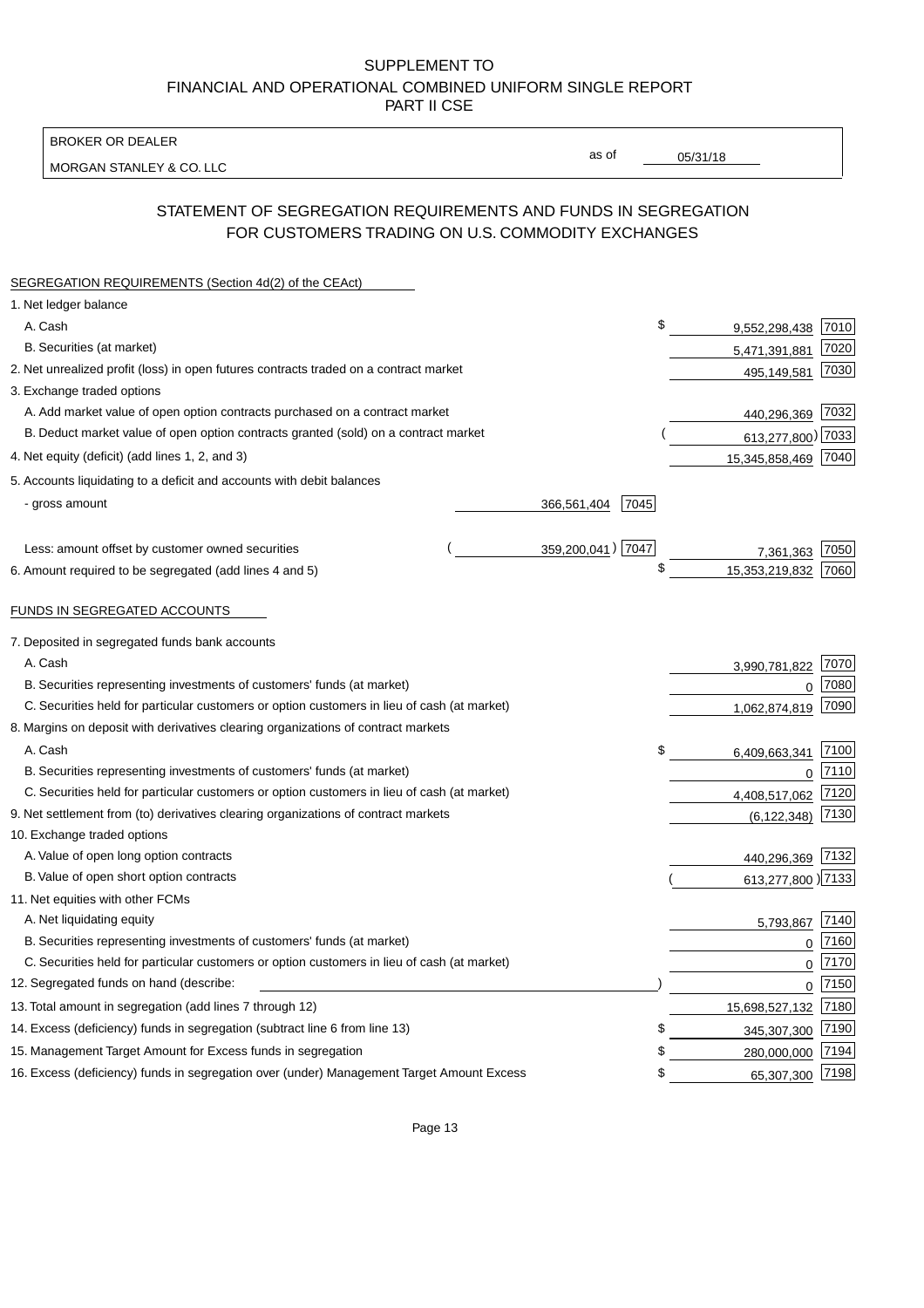| <b>BROKER OR DEALER</b>                           | as of                                                                                                    |                |
|---------------------------------------------------|----------------------------------------------------------------------------------------------------------|----------------|
| MORGAN STANLEY & CO. LLC                          | 05/31/18                                                                                                 |                |
|                                                   | STATEMENT OF SEGREGATION REQUIREMENTS AND FUNDS IN SEGREGATION<br>FOR CUSTOMERS' DEALER OPTIONS ACCOUNTS |                |
| 1. Amount required to be segregated in accordance |                                                                                                          |                |
| with Commission regulation 32.6                   | \$                                                                                                       | <u>0</u>  7200 |
| 2. Funds in segregated accounts                   |                                                                                                          |                |
| A. Cash                                           | \$<br>$0$  7210                                                                                          |                |
| B. Securities (at market)<br>C. Total             | 0 7220                                                                                                   | 7230           |
| 3. Excess (deficiency) funds in segregation       |                                                                                                          |                |
| (subtract line 2.C from line 1)                   |                                                                                                          | 0 7240         |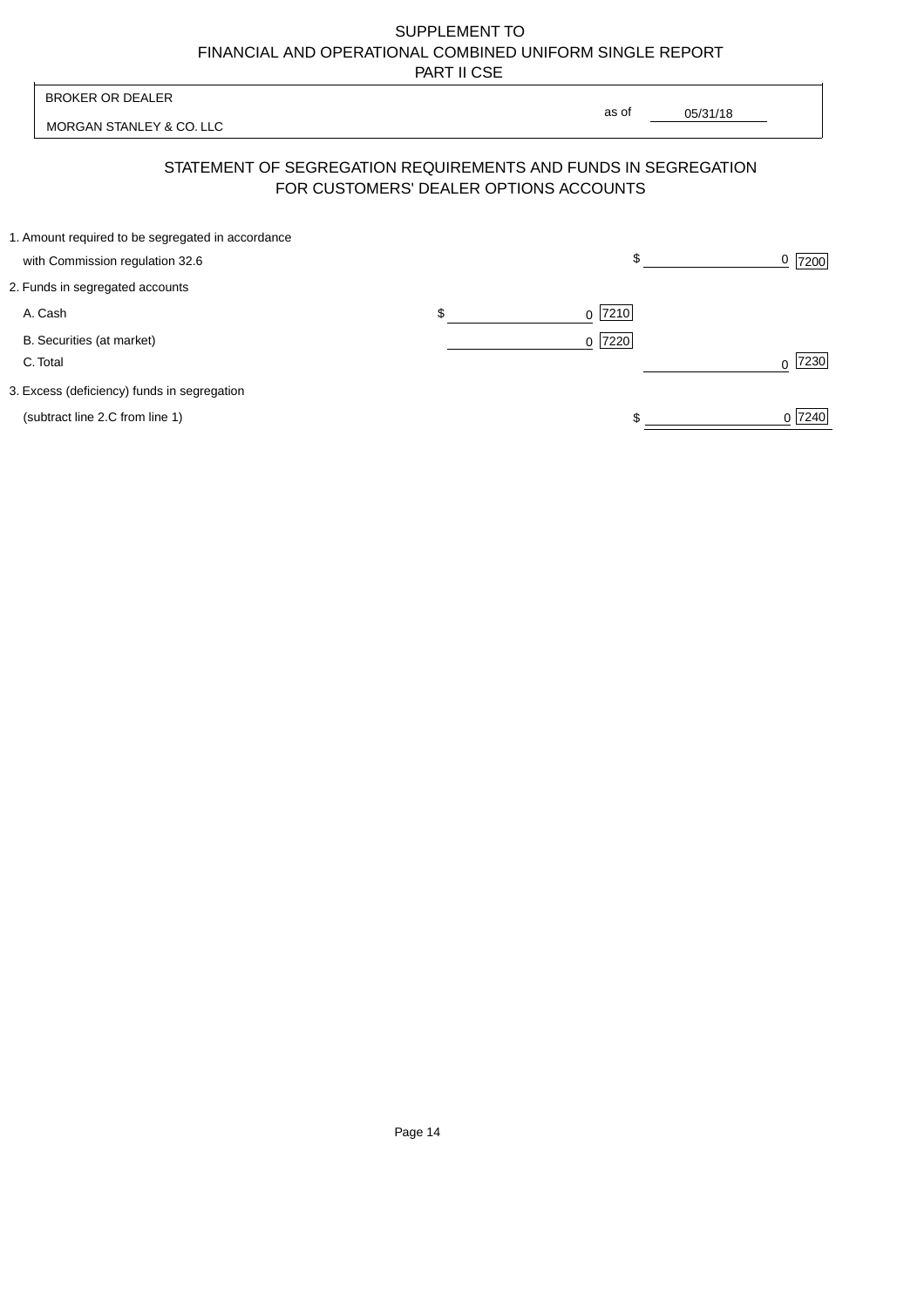PART II CSE

| BROKER OR DEALER         |       |          |
|--------------------------|-------|----------|
| MORGAN STANLEY & CO. LLC | as of | 05/31/18 |
|                          |       |          |

## STATEMENT OF SECURED AMOUNTS AND FUNDS HELD IN SEPARATE ACCOUNTS PURSUANT TO COMMISSION REGULATION 30.7

#### FOREIGN FUTURES AND FOREIGN OPTIONS SECURED AMOUNTS

| Amount required to be set aside pursuant to law, rule or regulation of a foreign government<br>or a rule of a self-regulatory organization authorized thereunder |                    | \$<br>0             | 7305 |
|------------------------------------------------------------------------------------------------------------------------------------------------------------------|--------------------|---------------------|------|
| 1. Net ledger balance - Foreign Futures and Foreign Option Trading - All Customers                                                                               |                    |                     |      |
| A. Cash                                                                                                                                                          |                    | \$<br>3,591,027,329 | 7315 |
| B. Securities (at market)                                                                                                                                        |                    | 1,996,956,244       | 7317 |
| 2. Net unrealized profit (loss) in open futures contracts traded on a foreign board of trade                                                                     |                    | (105,071,291)       | 7325 |
| 3. Exchange traded options                                                                                                                                       |                    |                     |      |
| A. Market value of open option contracts purchased on a foreign board of trade                                                                                   |                    | 30,608,702          | 7335 |
| B. Market value of open contracts granted (sold) on a foreign board of trade                                                                                     |                    | (26, 853, 192)      | 7337 |
| 4. Net equity (deficit) (add lines 1.2. and 3.)                                                                                                                  |                    | \$<br>5,486,667,792 | 7345 |
| 5. Accounts liquidating to a deficit and accounts with                                                                                                           |                    |                     |      |
| debit balances - gross amount                                                                                                                                    | 7351<br>23,332,123 |                     |      |
| Less: amount offset by customer owned securities                                                                                                                 | 21,477,768) 7352   | 1,854,355           | 7354 |
| 6. Amount required to be set aside as the secured amount - Net Liquidating Equity Method (add lines 4 and 5)                                                     |                    | \$<br>5,488,522,147 | 7355 |
| 7. Greater of amount required to be set aside pursuant to foreign jurisdiction (above) or line 6.                                                                |                    | \$<br>5,488,522,147 | 7360 |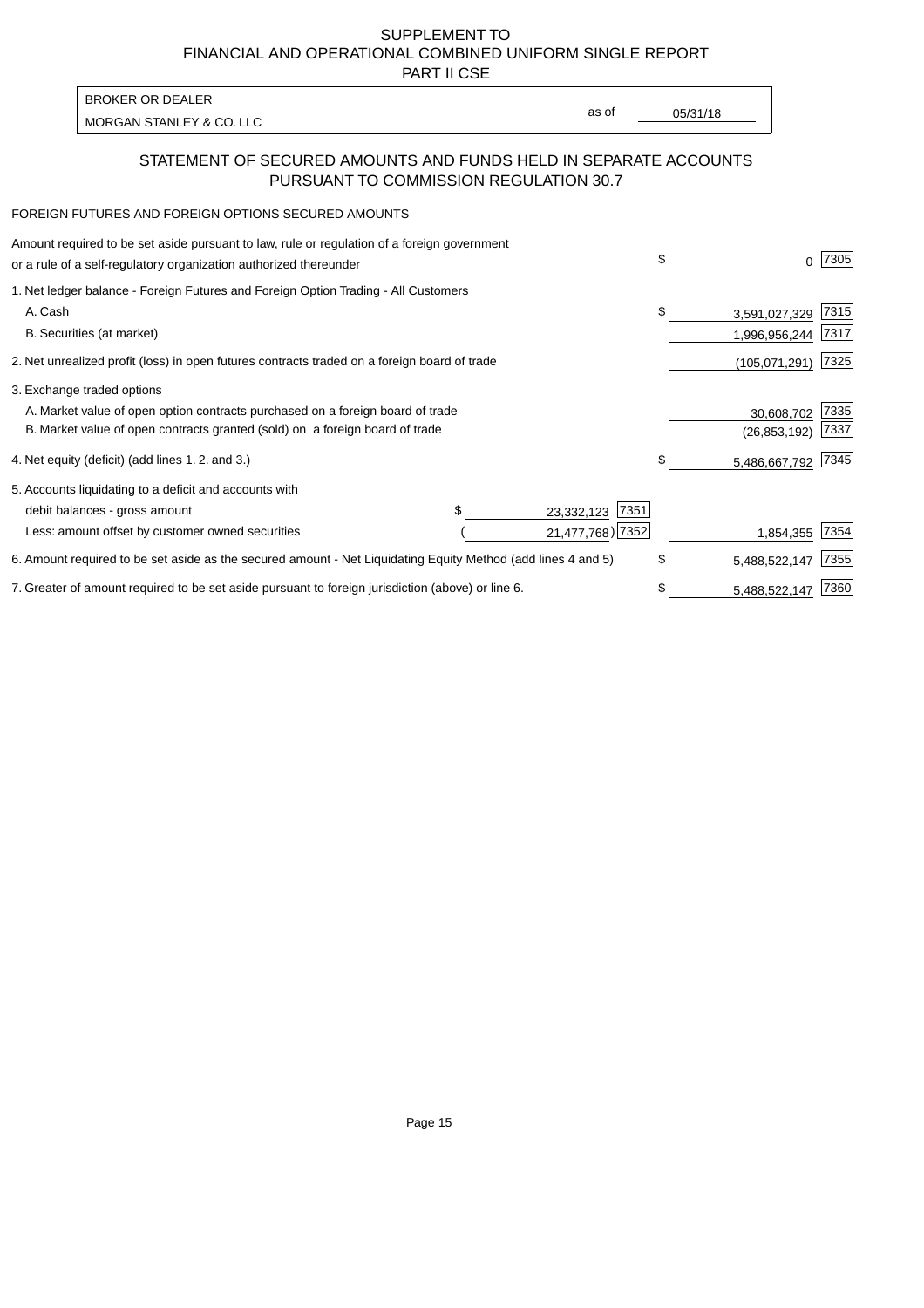BROKER OR DEALER

MORGAN STANLEY & CO. LLC

05/31/18 as of

# STATEMENT OF SECURED AMOUNTS AND FUNDS HELD IN SEPARATE ACCOUNTS PURSUANT TO COMMISSION REGULATION 30.7

### FUNDS DEPOSITED IN SEPARATE REGULATION 30.7 ACCOUNTS

| 1. Cash in banks                                                                       |                                                          |            |
|----------------------------------------------------------------------------------------|----------------------------------------------------------|------------|
| A. Banks located in the United States                                                  | \$<br>728,843,878 7500                                   |            |
| B. Other banks qualified under Regulation 30.7                                         |                                                          |            |
| 7510<br>Name(s):<br>0                                                                  | 850,898,169 7520 \$<br>1,579,742,047 7530                |            |
| 2. Securities                                                                          |                                                          |            |
| A. In safekeeping with banks located in the United States                              | \$<br>70,399,583 7540                                    |            |
| B. In safekeeping with other banks qualified under Regulation 30.7                     |                                                          |            |
| 7550<br>Name(s):<br>0                                                                  | $0$  7560<br>70,399,583 7570                             |            |
| 3. Equities with registered futures commission merchants                               |                                                          |            |
| A. Cash                                                                                | \$<br>7580<br>6,041,338                                  |            |
| <b>B.</b> Securities                                                                   | $0$ 7590                                                 |            |
| C. Unrealized gain (loss) on open futures contracts                                    | 7600<br>143,138                                          |            |
| D. Value of long option contracts                                                      | $0$ 7610                                                 |            |
| E. Value of short option contracts                                                     | $0)$ 7615<br>6,184,476 7620                              |            |
| 4. Amounts held by clearing organizations of foreign boards of trade                   |                                                          |            |
| 7630<br>Name(s):                                                                       |                                                          |            |
| A. Cash                                                                                | \$<br>0 7640                                             |            |
| <b>B.</b> Securities                                                                   | $0$ 7650                                                 |            |
| C. Amount due to (from) clearing organizations - daily variation                       | $0$ 7660                                                 |            |
| D. Value of long option contracts                                                      | 0 7670                                                   |            |
| E. Value of short option contracts                                                     | $0)$ 7675                                                | $0^{7680}$ |
| 5. Amounts held by members of foreign boards of trade                                  |                                                          |            |
| Name(s):<br>7690<br>0                                                                  |                                                          |            |
| A. Cash                                                                                | \$<br>2,200,355,765 7700                                 |            |
| <b>B.</b> Securities                                                                   | 1,926,556,661 7710                                       |            |
| C. Unrealized gain (loss) on open futures contracts                                    | $(105, 216, 883)$ 7720                                   |            |
| D. Value of long option contracts                                                      | 30,608,702 7730                                          |            |
| E. Value of short option contracts                                                     | $(26,853,191)$ <sup>)</sup> [7735]<br>4,025,451,054 7740 |            |
| 6. Amounts with other depositories designated by a foreign board of trade              |                                                          |            |
| 7750<br>Name(s):<br>0                                                                  |                                                          | $0$ 7760   |
|                                                                                        |                                                          | 0 7765     |
| 8. Total funds in separate section 30.7 accounts                                       | 5,681,777,160 7770                                       |            |
| 9. Excess (deficiency) set Aside Funds for Secured Amount (subtract Line 7 Secured     |                                                          |            |
| Statement page 15 from Line 8)                                                         | 193,255,013 7380<br>\$                                   |            |
| 10. Management Target Amount for Excess funds in separate section 30.7 accounts        | 140,000,000 7780<br>\$                                   |            |
| 11. Excess (deficiency) funds in separate 30.7 accounts over (under) Management Target | 53,255,013 7785<br>\$                                    |            |